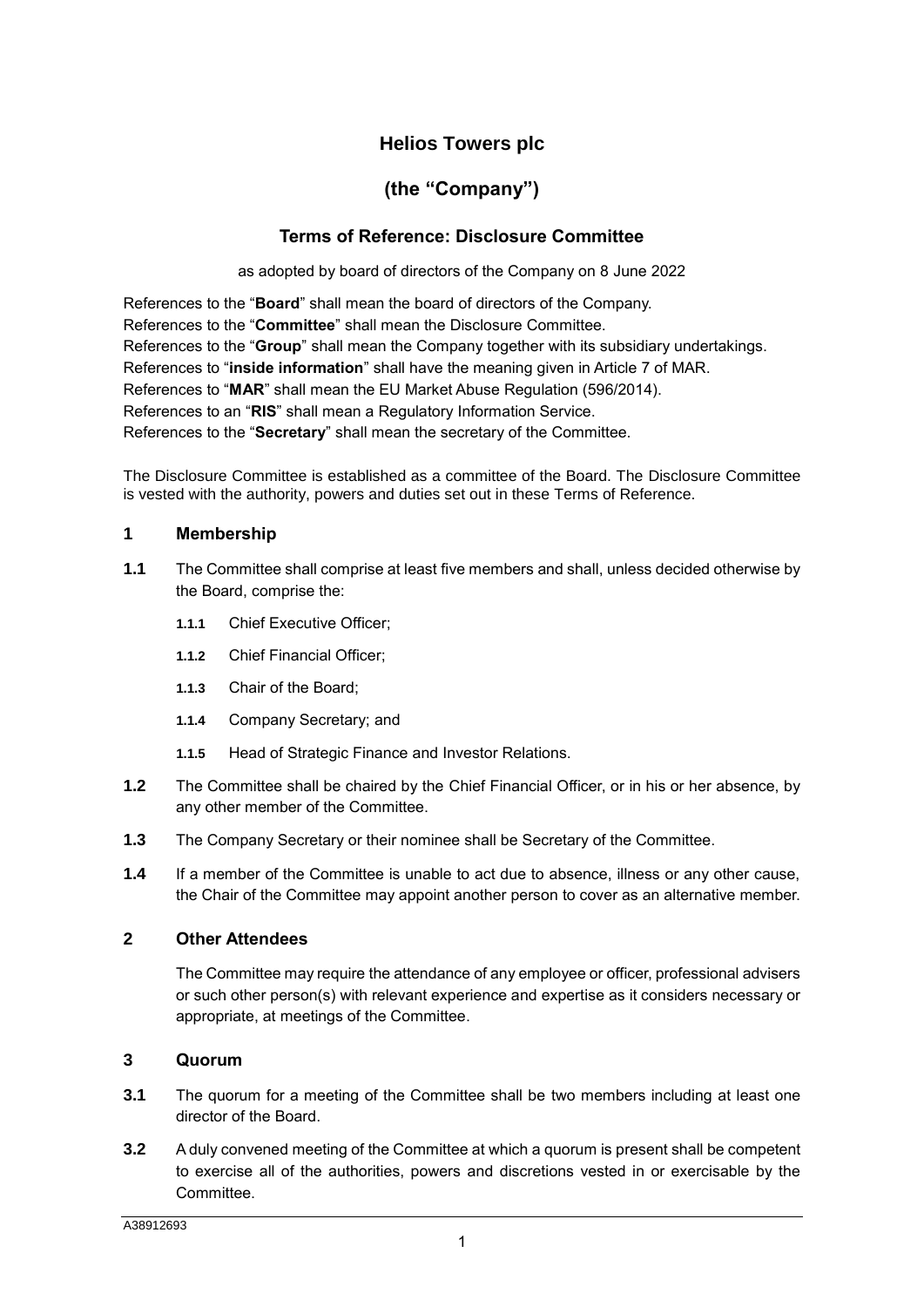## **4 Frequency of Meetings**

The Committee shall meet at such times as shall be necessary or appropriate as requested by any one or more members of the Committee.

## **5 Notice of Meetings**

Reflecting the nature of the Committee, there shall be no minimum notice requirement for the convening of meetings.

#### **6 Mode of Meetings**

- **6.1** Subject to meeting the requisite quorum requirements in paragraph 3.1, members of the Committee shall regulate their proceedings as they see fit.
- **6.2** The members of the Committee shall be deemed to meet together if they are in separate locations, but are linked by telephone or other communication equipment which allows those participating to hear and speak to each other.
- **6.3** A decision of the Committee may be taken by a number of members of the Committee capable of forming a quorum indicating to each other by any means (which may include email) that they share a common view on a matter. A decision may not be taken in accordance with this provision if the members of the Committee would not have formed a quorum at a meeting.

#### **7 Minutes or records of Meetings**

- **7.1** The Secretary shall keep minutes of the proceedings and resolutions of all Committee meetings, including the names of those persons present and in attendance.
- **7.2** The Secretary shall maintain a record of the following for at least five years:
	- **7.2.1** the Company's public disclosures;
	- **7.2.2** matters considered for disclosure but not disclosed, including a record of whether in each case such a matter is not disclosed because:
		- $(i)$  it is inside information but there are grounds for delaying an announcement, in which case a record must be maintained of certain information as required by Technical Standards under MAR, including the time and date that inside information first existed and that a decision to delay announcement was made, including which persons made that decision together with a note of how the conditions for delay were met;
		- (ii) it is not yet inside information but it has the potential to become inside information; or
		- (iii) it is not inside information and is not thought to be capable of becoming inside information; and
	- **7.2.3** decisions of the Committee and any procedures put in place to ensure the effective dissemination of information to it is kept.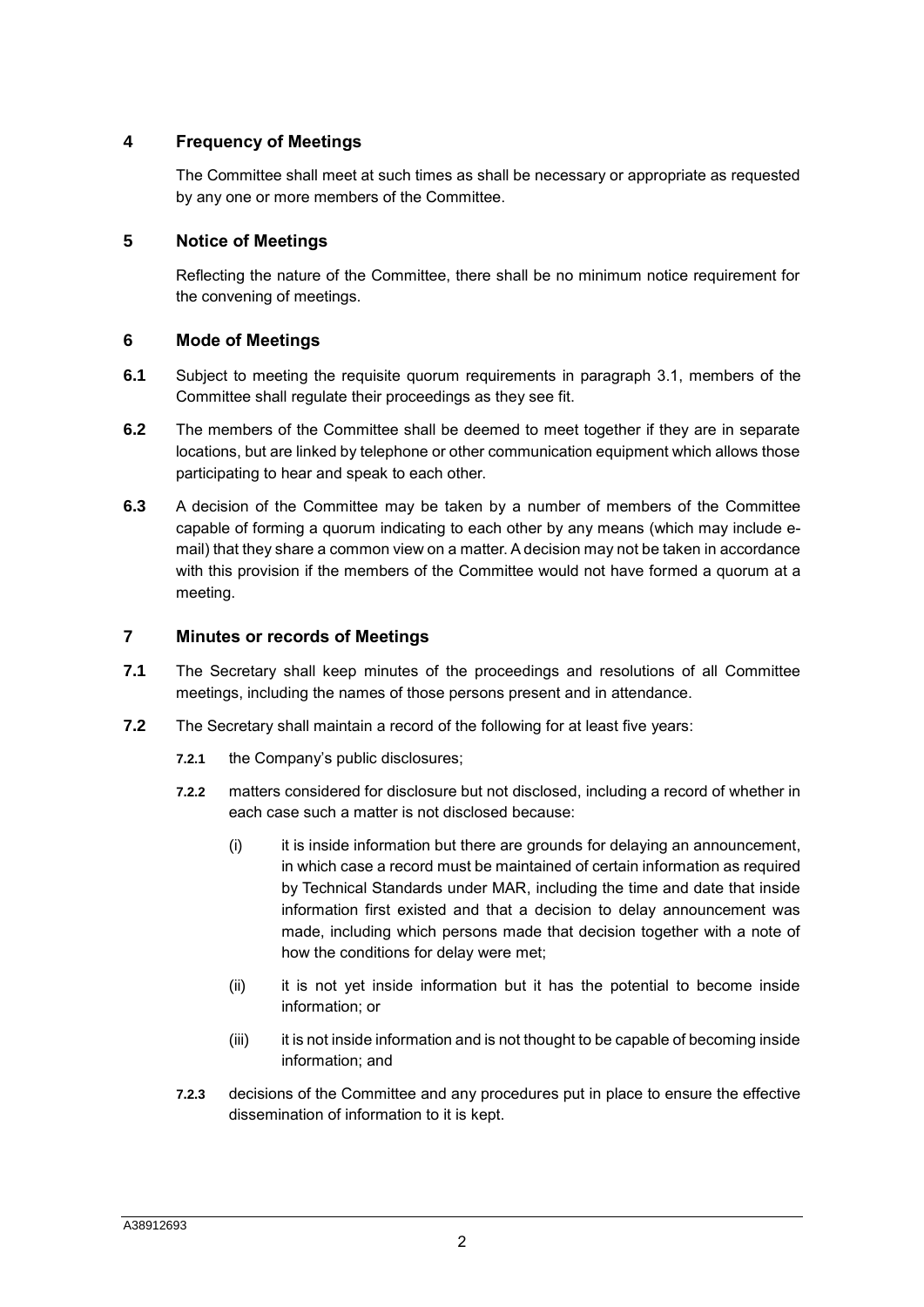## **8 Authority**

- **8.1** The Committee shall have no authority to delegate its powers and duties but may delegate the implementation of its decisions to any relevant officers or employees of the Company or its advisers as it considers necessary.
- **8.2** The Committee is authorised to seek any information it requires from any employee or officer of the Company in order to perform its duties and all employees and officers are directed to co-operate with any requests made by the Committee.
- **8.3** The Committee is authorised, at the expense of the Company, to obtain any external legal or other professional advice it shall reasonably require in connection with the performance of its duties, and to carry out any steps within its remit.
- **8.4** This remit may be amended from time to time, subject to the approval of the Board.

#### **9 Role and Duties**

- **9.1** The Committee has been established to assist and inform the decisions of the Board concerning the identification of inside information and to make recommendations about how and when the Company should disclose that information in accordance with the Company's disclosure policy. In doing so, the Committee will have regard, in particular, to information previously disclosed by the Company.
- **9.2** The Committee's primary duty shall be to procure the disclosure of inside information which directly concerns the Company to an RIS as soon as possible as required by MAR. In its fulfilment of this role, it shall have the following duties:
	- **9.2.1** identify and monitor, with the assistance of the relevant project manager, the status of projects or transactions that could potentially constitute inside information;
	- **9.2.2** assess all developments or information notified to it (or of which any member of the Committee becomes aware), and consider whether such information could potentially constitute inside information;
	- **9.2.3** assess whether there are grounds for delaying an announcement of inside information and, where such disclosure is delayed, maintain the requisite records (see paragraph 7.2.2 (i)) and assess whether the information can be disclosed selectively to third parties in accordance with MAR;
	- **9.2.4** monitor whether there are any changes in circumstances that may require an announcement (because conditions for delay are no longer fulfilled) or a change in designation of the information (which was potentially inside information) being considered by the Committee to inside information;
	- **9.2.5** prepare and monitor holding announcements or leak announcements;
	- **9.2.6** assess relevant and substantive market rumours or speculation concerning the Group and consider whether a holding announcement or a leak announcement is required and recommend to the Chief Executive Officer and the Chair of the Board as to what action, if any, should be taken;
	- **9.2.7** monitor any changes in the Company or Group's circumstances and consider current market expectations and whether or not the information being considered by the